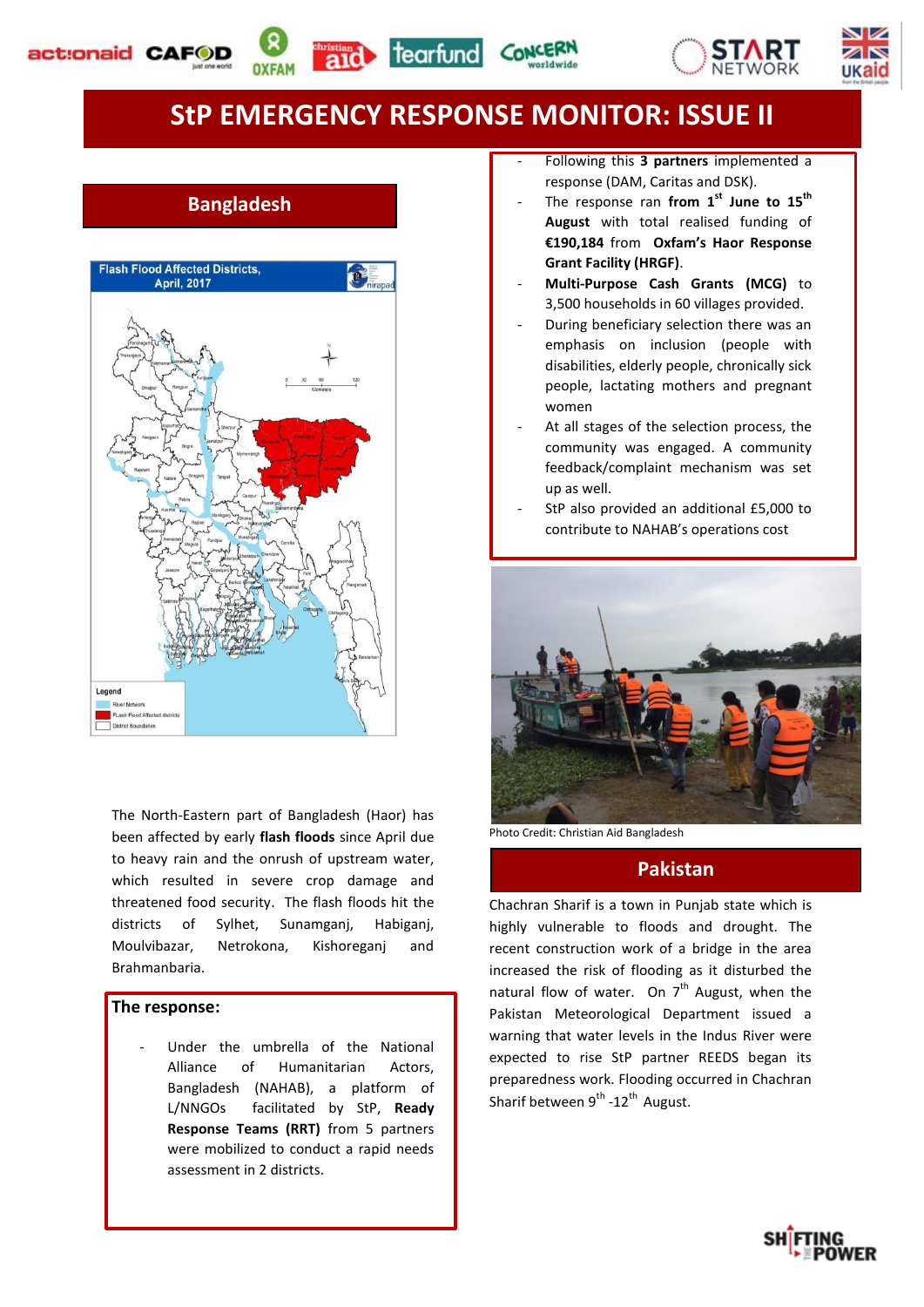act:onaid CAF















**Photo credit: REEDS**

#### **The response:**

- StP partner **Rural Education and Economic Development Society (REEDS)**  supported the formation of the **Chachran Community Emergency Response Team (CERT)** in January 2017 and training thereafter.
- CERTs made announcements through loud speakers and organized communities to evacuate while **Rescue 1122** facilitated communities to evacuate through the provision of boats, life-saving jackets and other equipment.
- **CERTs** assisted the Government Health department to establish a health camp to provide first aid and other related services.
- Together with **REEDS** and the District Disaster Management Authority (DDMA),

**CERTs** also conducted an initial needs assessment of 63 affected families.

- **REEDS** assisted the PHED (Public Health Engineering Department) to provide WASH facilities to the designated communities
- DDMA monitored the whole situation through the control room established by REEDS in close coordination with Metrological department and after 4 days when Met department gave the clear indication that the areas are safer, DDMA and REEDS with the support of CERTs organized the return of the affected families to their villages.

## **DRC**

For decades, the Democratic Republic of the Congo (DRC) has struggled with one of the world's most relentless emergencies, in its eastern provinces. But now the central Kasai region is facing an acute crisis: in less than a year, escalating **conflict between the Congolese authorities and a local militia** known as Kamwina Nsapu, has **displaced 1.4 million people.** 

In eastern DRC, the areas of **Rutshuru, Lubero, Masisi, Beni and Walikale** are particularly affected by violence. In Rutshuru alone around 50,000 newly IDPs were registered due to the ongoing inter-community conflict between Hutu and Nande populations (UNICEF).

StP partners have been working across the country to assist displaced communities.

#### **The response:**

- Caritas Congo has been involved in the need assessment of IDPs in Kananga/Kasai in August.
- **CODEVAH** supported Christian Aid and COPROMOR to carry out needs assessments to define a response that could be undertaken for targeted affected communities in Kasai.
- Caritas Goma is implementing a one year project (Jan-Dec 2017) with funding from the WFP. This response aims to provide 5,000 tons of food to the displaced 50,050 households living within the HCR camp in

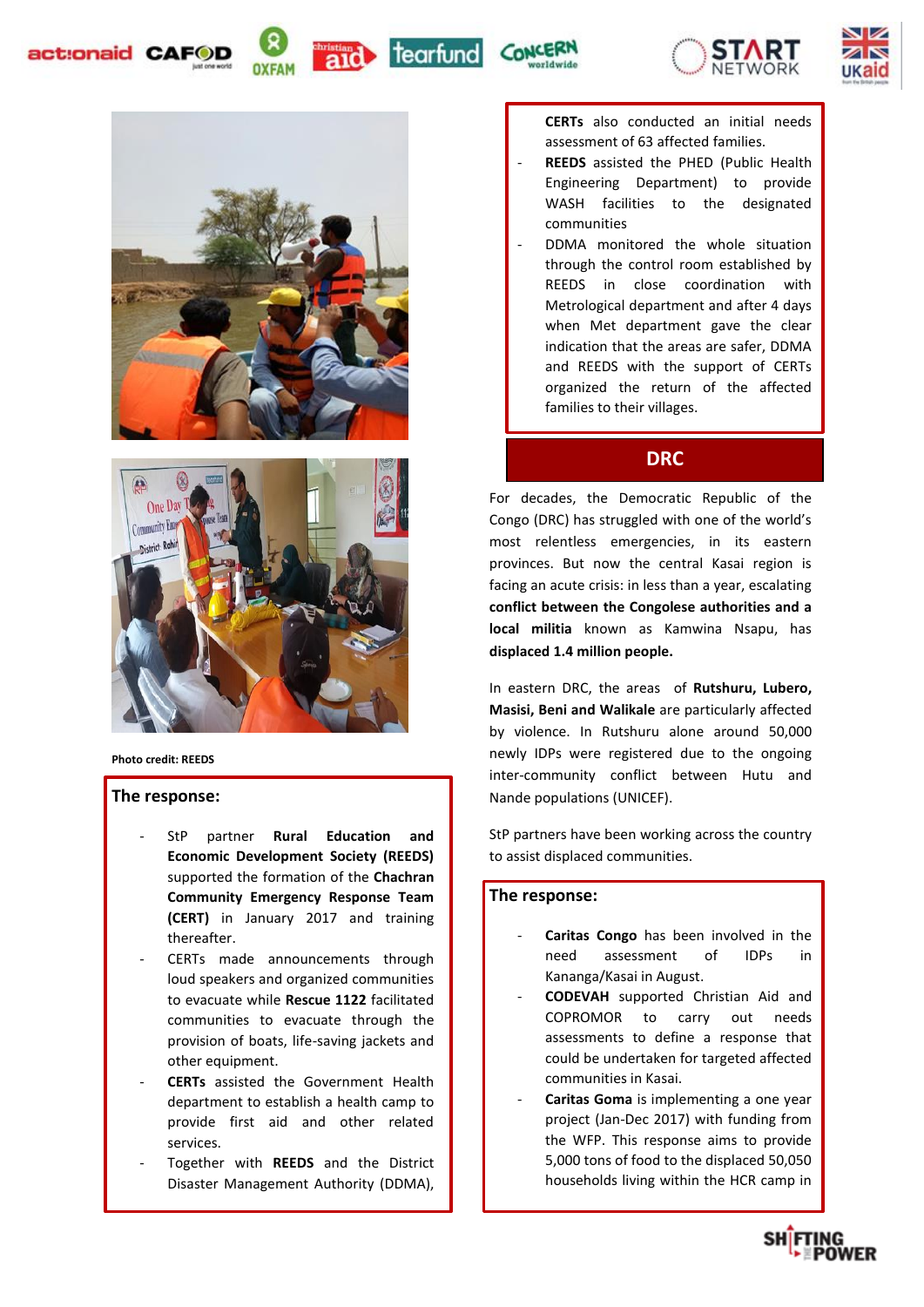









Masisi –Center in Rutshuru, Walikale, Masisi and Nyirangongo

With funding from Caritas Luxembourg, **Caritas Goma** implemented another 3 month project (March-June 2017) of \$176,000 distributing essential household items to 1,000 households that were victims of armed conflicts in Rutshuru.

## **Ethiopia Kenya**

As Ethiopia is still recovering from the devastating impact of the 2016 drought, induced by El Niño, the spring rains failed its southern and eastern regions. The drought conditions worsened, causing disease outbreaks, large scale loss of livelihood assets and displacement.



Photo credit: Vittorio Infante, ActionAid

#### **The response:**

- StP partner **HUNDEE** secured USD \$ 410,000 from Kindernothilfe (KNH) to provide emergency food assistance to 10,000 people in 4 Kebeles of two woredas in the Borena Zone.
- **HUNDEE** also actively engaged in multiagency, multi sectoral post-harvest assessments and participated in a monthly disaster management task force meetings held at the local level.
- 4 local partners (**CIFA, SOS-SAHEL, HUNDEE and AFD**) have been providing support to the **Borena Zone Disaster Management Task Force** in the form of training on LEGS, technical and logistical support for ongoing humanitarian needs assessment and hosting monthly taskforce meetings. The contract of the contract of the contract of the contract of the contract of the contract of the contract of the contract of the contract of the contract of the contract of the contract of the contra

The **StP team** has supported the drought emergency response by providing technical training and mentoring on rapid needs assessment and proposal development in addition to financing the rapid needs assessment process.



Photo credit: Caritas Isiolo

**Drought** conditions still persist in Kenya. StP partners have been working in three counties – Isiolo, Samburu and West Pokot – to help affected populations.

#### **The response:**

- Caritas Isiolo in partnership with other agencies is aiding **2,340 households.** Some interventions include: rehabilitation of key strategic water sources, provision of lifesaving livestock feeds and distribution of relief food.
- Caritas Isiolo also supported County Steering Group (CSG) meetings to review drought response at County and Sub County levels.
- Caritas Maralal is implementing a drought response targeting 461 households drawn from the most vulnerable groups. Their work involves rehabilitating strategic boreholes and water points, providing training on water resource management, and conducting peace building and conflict resolution